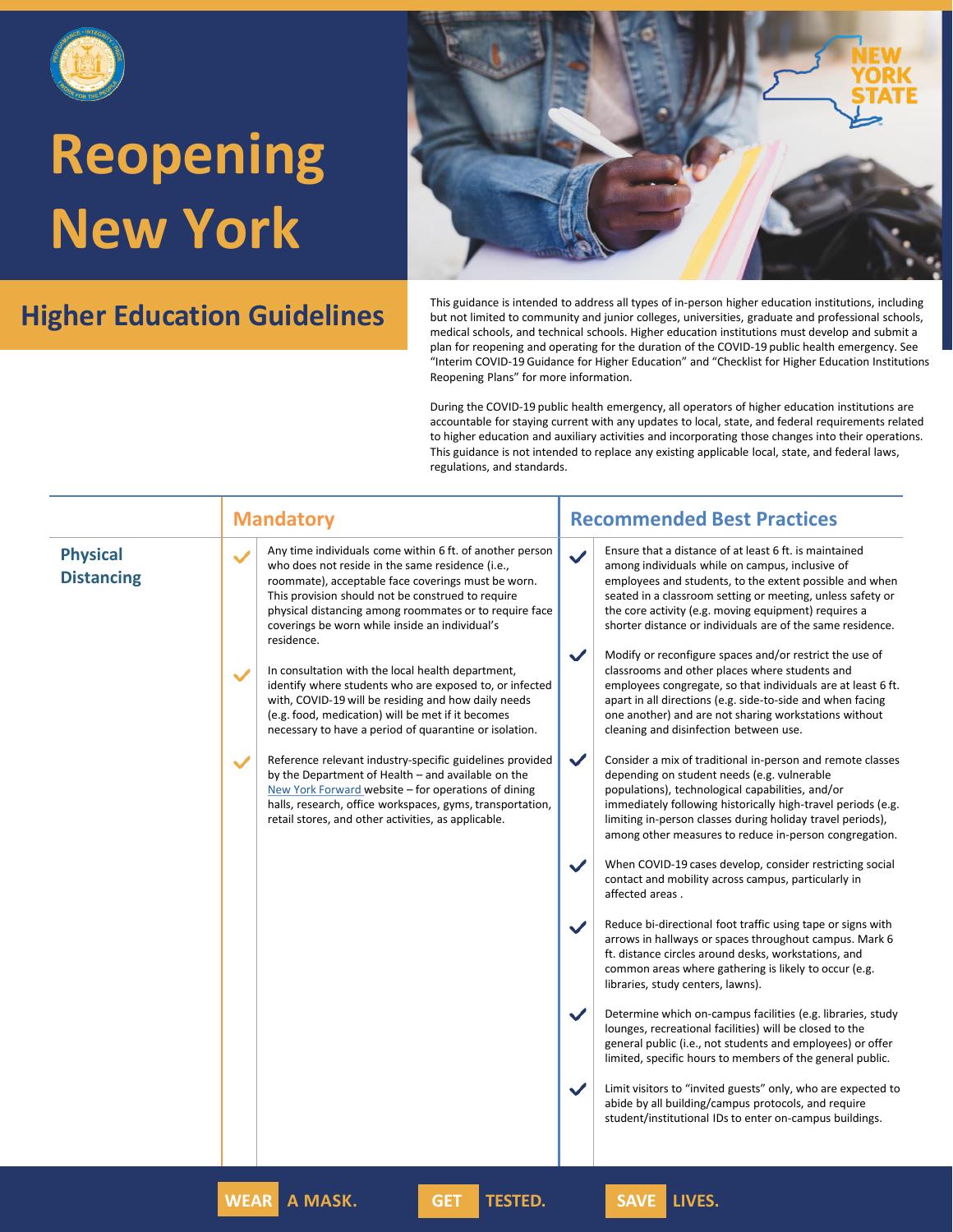



**Higher Education Guidelines** This guidance is intended to address all types of in-person higher education institutions, including but not limited to community and junior colleges, universities, graduate and professional s but not limited to community and junior colleges, universities, graduate and professional schools, medical schools, and technical schools. Higher education institutions must develop and submit a plan for reopening and operating for the duration of the COVID-19 public health emergency. See "Interim COVID-19 Guidance for Higher Education" and "Checklist for Higher Education Institutions Reopening Plans" for more information.

|                                               | <b>Mandatory</b>                                                                                                                                                                                                                                                                                                                                                                                                                                                                                                                                                                                                                                                                                                                                                                                                                                       | <b>Recommended Best Practices</b>                                                                                                                                                                                                                                                                                                                                                                                                                                                                                                                   |
|-----------------------------------------------|--------------------------------------------------------------------------------------------------------------------------------------------------------------------------------------------------------------------------------------------------------------------------------------------------------------------------------------------------------------------------------------------------------------------------------------------------------------------------------------------------------------------------------------------------------------------------------------------------------------------------------------------------------------------------------------------------------------------------------------------------------------------------------------------------------------------------------------------------------|-----------------------------------------------------------------------------------------------------------------------------------------------------------------------------------------------------------------------------------------------------------------------------------------------------------------------------------------------------------------------------------------------------------------------------------------------------------------------------------------------------------------------------------------------------|
| <b>Physical</b><br><b>Distancing</b>          |                                                                                                                                                                                                                                                                                                                                                                                                                                                                                                                                                                                                                                                                                                                                                                                                                                                        | Stagger schedules to allow more time between classes to<br>$\checkmark$<br>reduce congregation in walkways and buildings.<br>Shift design of class schedules to create cohorts or<br>$\checkmark$<br>sections of students (e.g. A/B schedule or course sections)<br>to reduce risk of transmission among students.                                                                                                                                                                                                                                  |
| <b>Protective</b><br><b>Equipment</b>         | Any time individuals come within 6 ft. of another person<br>$\checkmark$<br>who does not reside in the same residence (e.g.<br>roommate), acceptable face coverings must be worn.<br>Advise employees, students, and visitors that they are<br>$\checkmark$<br>required to wear face coverings in common areas or<br>situations where social distancing may be difficult to<br>maintain, such as riding in elevators, entering/exiting<br>classrooms or student centers, and traveling around the<br>campus.<br>Provide face coverings to employees who directly<br>$\checkmark$<br>interact with students or members of the public while at<br>work, at no cost to the employee.<br>$\checkmark$<br>Train employees on how to adequately put on, take off,<br>clean (as applicable), and discard PPE. See CDC guidance<br>for additional information. | Put in place plans to limit the sharing of objects, such as<br>$\checkmark$<br>laptops, notebooks, touchscreens, and writing utensils, as<br>well as the touching of shared surfaces, such as<br>conference tables.                                                                                                                                                                                                                                                                                                                                 |
| <b>Hygiene, Cleaning,</b><br>and Disinfection | Adhere to hygiene, cleaning, and disinfection<br>$\checkmark$<br>requirements from the Centers for Disease Control and<br>Prevention (CDC) and Department of Health (DOH) and<br>maintain logs that include the date, time, and scope of<br>cleaning and disinfection. Identify cleaning and<br>disinfection frequency for each facility type and assign<br>responsibility.<br>Provide and maintain hand hygiene stations throughout<br>$\checkmark$<br>the institution, including handwashing with soap,<br>running warm water, and disposable paper towels, as<br>well as an alcohol-based hand sanitizer containing 60%<br>or more alcohol for areas where handwashing is not<br>feasible.                                                                                                                                                          | $\checkmark$<br>Make hand sanitizer available throughout common areas<br>and use touch-free dispensers where possible.<br>Place receptacles around the institution for disposal of<br>$\checkmark$<br>soiled items, including PPE.<br>Provide disposable wipes to employees so that commonly<br>$\checkmark$<br>used surfaces (e.g. keyboards, desks, remote controls) can<br>be wiped down before/after use.<br>Install touch-free amenities (e.g. water fountains, trash<br>$\checkmark$<br>receptacles, paper towel dispensers), where feasible. |
|                                               | <b>WEAR A MASK.</b><br><b>TESTED.</b><br><b>GET</b>                                                                                                                                                                                                                                                                                                                                                                                                                                                                                                                                                                                                                                                                                                                                                                                                    | <b>SAVE LIVES.</b>                                                                                                                                                                                                                                                                                                                                                                                                                                                                                                                                  |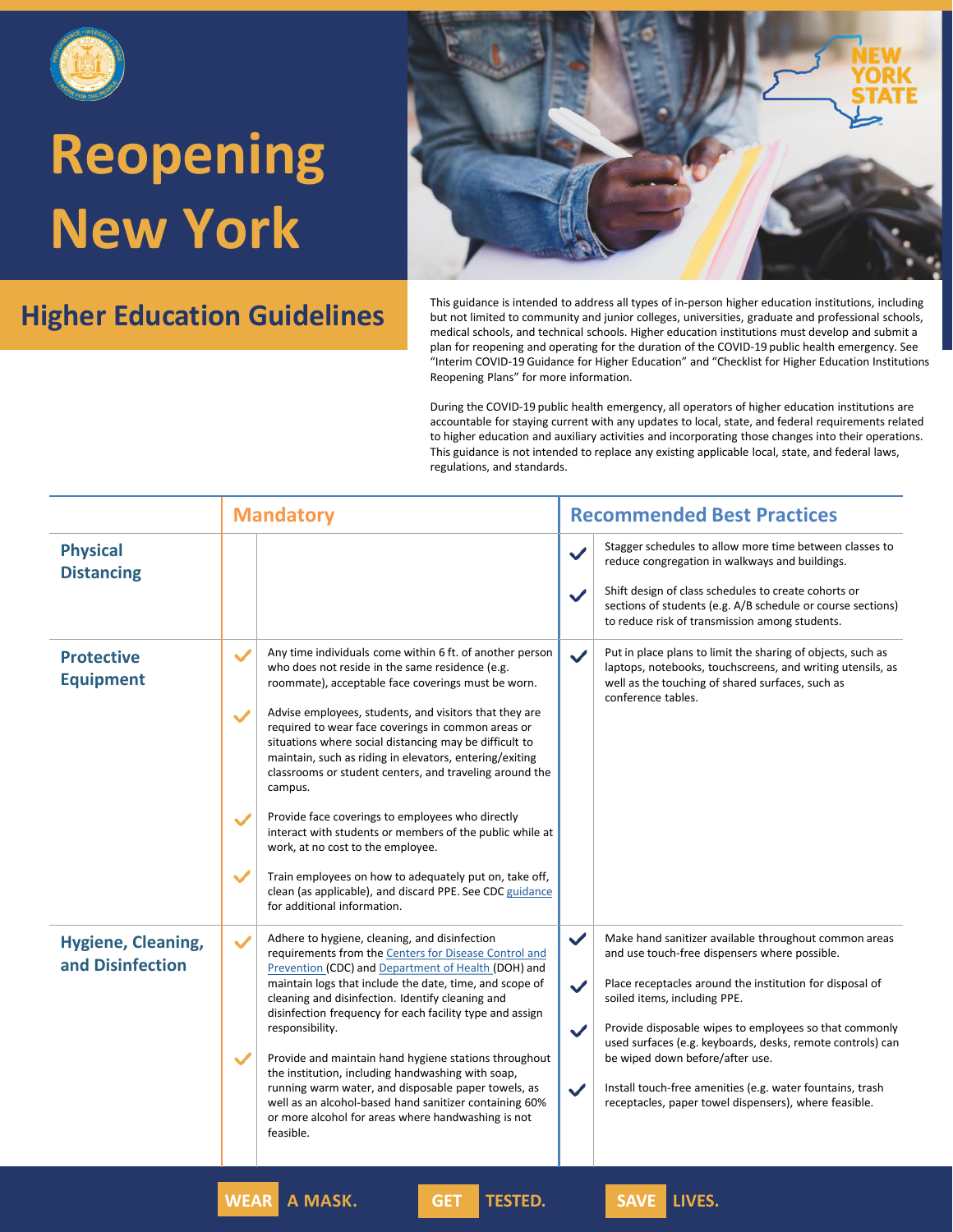



**Higher Education Guidelines** This guidance is intended to address all types of in-person higher education institutions, including but not limited to community and junior colleges, universities, graduate and professional s but not limited to community and junior colleges, universities, graduate and professional schools, medical schools, and technical schools. Higher education institutions must develop and submit a plan for reopening and operating for the duration of the COVID-19 public health emergency. See "Interim COVID-19 Guidance for Higher Education" and "Checklist for Higher Education Institutions Reopening Plans" for more information.

|                                                          | <b>Mandatory</b>                                                                                                                                                                                                                                                                                                                                                                                                                                                                                                                                                                                                                                                                                                                                        | <b>Recommended Best Practices</b>                                                                                                                                                                                                                                                                                                                                                                                                                                                                                                                                                                                        |
|----------------------------------------------------------|---------------------------------------------------------------------------------------------------------------------------------------------------------------------------------------------------------------------------------------------------------------------------------------------------------------------------------------------------------------------------------------------------------------------------------------------------------------------------------------------------------------------------------------------------------------------------------------------------------------------------------------------------------------------------------------------------------------------------------------------------------|--------------------------------------------------------------------------------------------------------------------------------------------------------------------------------------------------------------------------------------------------------------------------------------------------------------------------------------------------------------------------------------------------------------------------------------------------------------------------------------------------------------------------------------------------------------------------------------------------------------------------|
| <b>Hygiene, Cleaning</b><br>and Disinfection<br>(cont'd) | Conduct regular cleaning and disinfection of facilities<br>$\checkmark$<br>and more frequent cleaning and disinfection for high-<br>risk areas used by many individuals and for frequently<br>touched surfaces. Refer to Department of<br>Environmental Conservation (DEC) products identified<br>by the Environmental Protection Agency (EPA) as<br>effective against COVID-19.<br>Ensure regular cleaning and disinfection of restrooms.<br>$\checkmark$<br>Provide for the cleaning and disinfection of exposed<br>$\checkmark$<br>areas in the event an individual is confirmed to have<br>COVID-19, with such cleaning and disinfection to<br>include, at a minimum, all heavy transit areas and high-<br>touch surfaces. Refer to CDC guidelines. | Best practices to implement in residential, shared<br>$\checkmark$<br>(communal) bathrooms include but are not limited to:<br>Install physical barriers between showers, toilets, and<br>sinks if 6 ft. of separation isn't feasible.<br>Use paper towel dispensers in lieu of air dryers.<br>$\bullet$<br>Where the layout of the building permits, designate<br>$\bullet$<br>communal bathrooms on a residential hall floor for<br>use by specific rooms or individuals to limit cross<br>contamination and assist with traffic control.<br>Limit storage of personal items within communal<br>$\bullet$<br>bathrooms. |
| <b>Communication</b>                                     | $\checkmark$<br>Affirm you have reviewed and understand the state-<br>issued industry guidelines and submit reopening plans<br>prior to reopening.                                                                                                                                                                                                                                                                                                                                                                                                                                                                                                                                                                                                      | $\checkmark$<br>Engage with campus community members (e.g.<br>employees, students, interested organizations) when<br>developing reopening plans.                                                                                                                                                                                                                                                                                                                                                                                                                                                                         |
|                                                          | $\checkmark$<br>Conspicuously post completed reopening plans for<br>employees and students to access.                                                                                                                                                                                                                                                                                                                                                                                                                                                                                                                                                                                                                                                   | Develop a communications plan for students, parents or<br>$\checkmark$<br>legal guardians, employees, and visitors that includes<br>reopening-related instructions, training, and signage, and<br>a consistent means to provide them with information.                                                                                                                                                                                                                                                                                                                                                                   |
|                                                          |                                                                                                                                                                                                                                                                                                                                                                                                                                                                                                                                                                                                                                                                                                                                                         | Encourage all students, faculty, staff and visitors to<br>$\checkmark$<br>adhere to CDC/DOH guidance regarding the use of PPE,<br>specifically face coverings, when distance of 6 ft. can't be<br>maintained, through verbal communication and signage.                                                                                                                                                                                                                                                                                                                                                                  |
|                                                          |                                                                                                                                                                                                                                                                                                                                                                                                                                                                                                                                                                                                                                                                                                                                                         | Designate points of contact or coordinators to be the<br>$\checkmark$<br>main contact upon the identification of positive cases and<br>who are responsible for subsequent communication.<br>Coordinators should be responsible for answering<br>questions from students and employees regarding the<br>COVID-19 public health emergency and plans<br>implemented by the institution.                                                                                                                                                                                                                                     |
|                                                          |                                                                                                                                                                                                                                                                                                                                                                                                                                                                                                                                                                                                                                                                                                                                                         | If possible, coordinators should also work closely with<br>$\checkmark$<br>local health departments and other higher education<br>institutions to monitor public health conditions and jointly<br>develop monitoring strategies.                                                                                                                                                                                                                                                                                                                                                                                         |
|                                                          | <b>WEAR</b><br>A MASK.<br><b>TESTED.</b><br><b>GET</b>                                                                                                                                                                                                                                                                                                                                                                                                                                                                                                                                                                                                                                                                                                  | <b>LIVES.</b><br><b>SAVE</b>                                                                                                                                                                                                                                                                                                                                                                                                                                                                                                                                                                                             |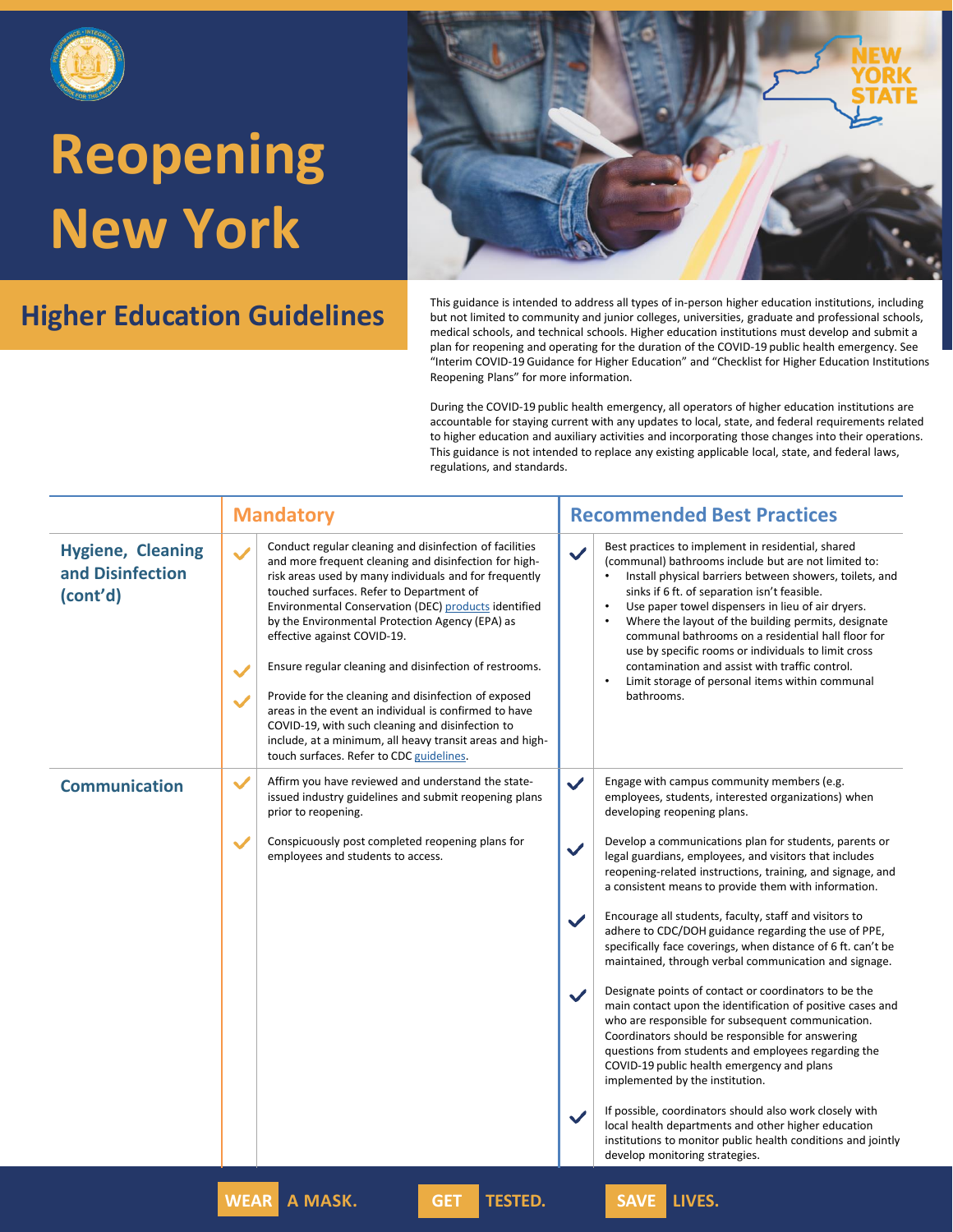



**Higher Education Guidelines** This guidance is intended to address all types of in-person higher education institutions, including but not limited to community and junior colleges, universities, graduate and professional s but not limited to community and junior colleges, universities, graduate and professional schools, medical schools, and technical schools. Higher education institutions must develop and submit a plan for reopening and operating for the duration of the COVID-19 public health emergency. See "Interim COVID-19 Guidance for Higher Education" and "Checklist for Higher Education Institutions Reopening Plans" for more information.

> During the COVID-19 public health emergency, all operators of higher education institutions are accountable for staying current with any updates to local, state, and federal requirements related to higher education and auxiliary activities and incorporating those changes into their operations. This guidance is not intended to replace any existing applicable local, state, and federal laws, regulations, and standards.

|                  | <b>Mandatory</b>                                                                                                                                                                                                                                                                                                                                                                                                                                                                                                                                                                                                                                                                                                                                                                                                                                                                                                                                                                                                                                                                                                                                                                                                                                                                                                                                                                                                                                                        | <b>Recommended Best Practices</b>                                                                                                                                                                                                                                                                                                                                                                                                                                                                                                                                                                                                                                                                                                                                                                                                                                                                                                                                                                                                                                                                                                                                                                                                                                                                                                                                                                                                                                                                                                                                                                                                                                                                                                                                                                          |
|------------------|-------------------------------------------------------------------------------------------------------------------------------------------------------------------------------------------------------------------------------------------------------------------------------------------------------------------------------------------------------------------------------------------------------------------------------------------------------------------------------------------------------------------------------------------------------------------------------------------------------------------------------------------------------------------------------------------------------------------------------------------------------------------------------------------------------------------------------------------------------------------------------------------------------------------------------------------------------------------------------------------------------------------------------------------------------------------------------------------------------------------------------------------------------------------------------------------------------------------------------------------------------------------------------------------------------------------------------------------------------------------------------------------------------------------------------------------------------------------------|------------------------------------------------------------------------------------------------------------------------------------------------------------------------------------------------------------------------------------------------------------------------------------------------------------------------------------------------------------------------------------------------------------------------------------------------------------------------------------------------------------------------------------------------------------------------------------------------------------------------------------------------------------------------------------------------------------------------------------------------------------------------------------------------------------------------------------------------------------------------------------------------------------------------------------------------------------------------------------------------------------------------------------------------------------------------------------------------------------------------------------------------------------------------------------------------------------------------------------------------------------------------------------------------------------------------------------------------------------------------------------------------------------------------------------------------------------------------------------------------------------------------------------------------------------------------------------------------------------------------------------------------------------------------------------------------------------------------------------------------------------------------------------------------------------|
| <b>Screening</b> | Implement mandatory health screening practices (e.g.<br>$\checkmark$<br>questionnaire, temperature check) for employees,<br>students, and, where practicable, scheduled visitors<br>(e.g. on-campus tour groups) asking about, at minimum:<br>(1) COVID-19 symptoms in past 14 days, (2) positive<br>COVID-19 test in past 14 days, and/or (3) close or<br>proximate contact with confirmed or suspected COVID-<br>19 case in past 14 days. Assessment responses must be<br>reviewed every day and such review must be<br>documented.<br>Employees reporting to work on-campus must be<br>screened on a daily basis.<br>Students must be screened periodically as determined<br>by the higher education institution but are not required<br>to be screened on a daily basis.<br>An individual who screens positive for COVID-19<br>exposure or symptoms must be immediately sent home,<br>to their residence, or to the designated quarantine or<br>isolation location with instructions or arrangement for<br>health assessment and testing.<br>Immediately notify the state and local health<br>departments of confirmed positive cases.<br>$\checkmark$<br>In the case of an individual testing positive, develop<br>plans with local health departments to trace all contacts<br>of the individual, in accordance with the New York<br>State Contact Tracing Program. Confidentiality must be<br>maintained as required by federal and state law and<br>regulations | Test students, faculty, and/or student-facing staff for<br>$\checkmark$<br>COVID-19 using a molecular diagnostic test prior to or<br>upon arrival. If feasible, re-test individuals 7 to 14 days<br>after arrival, or upon development of symptoms.<br>It is recommended, at a minimum, to test students<br>who are arriving from other states/countries upon<br>arrival.<br>Re-test individuals arriving from other states/<br>$\bullet$<br>countries 7-14 days after arrival or upon development<br>of symptoms.<br>Individuals who become symptomatic but have a<br>$\bullet$<br>negative COVID-19 test results should continue to stay<br>home or in isolation while sick and consult their<br>health care provider about the need for additional<br>testing and when to resume normal activities.<br>In residential higher education institutions, determine<br>whether to separate students upon arrival until they<br>can be tested and test results return negative.<br>Perform screening remotely (e.g. by telephone or<br>$\checkmark$<br>electronic survey) to the extent possible.<br>Develop testing systems on campus or self-testing<br>$\checkmark$<br>systems, as able.<br>Implement health screening practices for unscheduled<br>$\checkmark$<br>visitors (e.g. members of the public allowed to use<br>campus facilities).<br>Temperature checks may be conducted per Equal<br>$\checkmark$<br>Employment Opportunity Commission or DOH guidelines.<br>Screeners should be provided and use PPE, including at a<br>$\checkmark$<br>minimum, an acceptable face covering.<br>Offer optional contact tracing and tracking technology<br>$\checkmark$<br>(e.g. mobile applications) to streamline contact tracing<br>and communication processes among the workforce and<br>student body. |

**WEAR A MASK. GET TESTED. SAVE LIVES.**